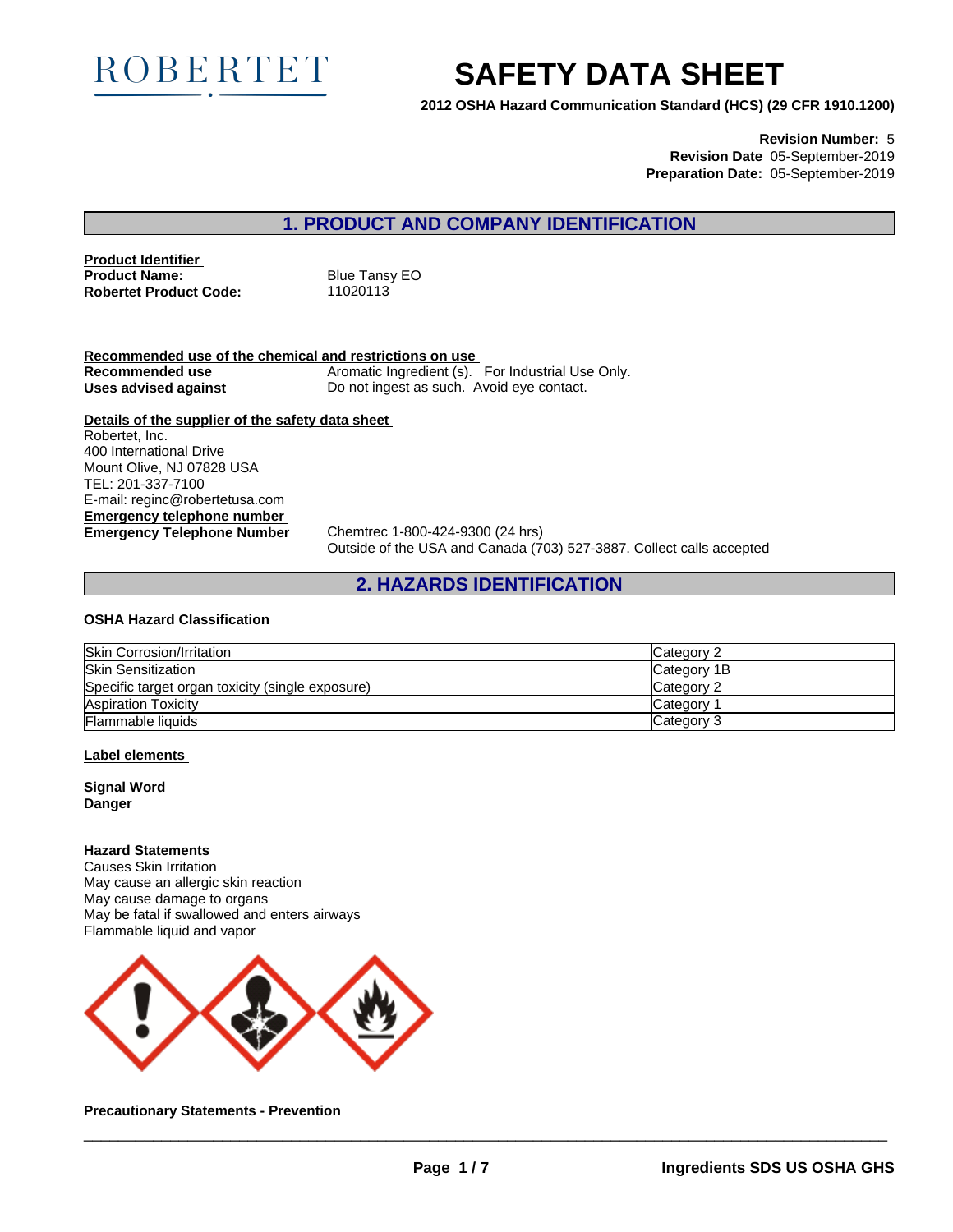Wash face, hands and any exposed skin thoroughly after handling Wear protective gloves/protective clothing/eye protection/face protection Contaminated work clothing should not be allowed out of the workplace Do not breathe dust/fume/gas/mist/vapors/spray Do not eat, drink or smoke when using this product Keep away from heat/sparks/open flames/hot surfaces. - No smoking Keep container tightly closed Ground/bond container and receiving equipment Use explosion-proof electrical/ventilating/lighting/equipment Use only non-sparking tools Take precautionary measures against static discharge

#### **Precautionary Statements - Response**

Specific treatment (see supplemental first aid instructions on this label) IF exposed or if you feel unwell: Call a POISON CENTER or doctor/physician If skin irritation or rash occurs: Get medical advice/attention IF ON SKIN (or hair): Remove/Take off immediately all contaminated clothing. Rinse skin with water/shower Wash contaminated clothing before reuse IF SWALLOWED: Immediately call a POISON CENTER or doctor/physician Do not induce vomiting In case of fire: Use CO2, dry chemical, or foam for extinction

#### **Alcohol Solubility:**

Store locked up Store in a well-ventilated place. Keep cool

### **Precautionary Statements - Disposal**

Dispose of contents/container to an approved waste disposal plant

#### **Hazards not otherwise classified (HNOC)**

None known

#### **Other Information**

May be harmful in contact with skin Toxic to aquatic life with long lasting effects Toxic to aquatic life

#### **Interactions with Other Chemicals**

Classification not possible

#### **Principle Routes of Exposure**

No information available

# **3. COMPOSITION/INFORMATION ON INGREDIENTS**

| <b>Chemical name</b>                  | CAS No.   | Weight-%     | <b>GHS Classification</b>        |
|---------------------------------------|-----------|--------------|----------------------------------|
| d-camphor                             | 464-49-3  | 10% - 20%    | Flam. Sol. 2 (H228)              |
|                                       |           |              | STOT SE 2 (H371)                 |
|                                       |           |              | Acute Tox. Inhalation - dust and |
|                                       |           |              | mist 4 (H332)                    |
|                                       |           |              | Acute Tox. Oral 4 (H302)         |
|                                       |           |              | Aquatic Acute 3 (H402)           |
| Sabinene                              | 3387-41-5 | 10% - 20%    |                                  |
| Pinene, beta                          | 127-91-3  | $5\% - 10\%$ | Flam. Lig. 3 (H226)              |
|                                       |           |              | Aquatic Acute 1 (H400)           |
|                                       |           |              | Aquatic Chronic 1 (H410)         |
|                                       |           |              | Asp Tox. 1 (H304)                |
|                                       |           |              | Skin Irrit. 2 (H315)             |
|                                       |           |              | Skin Sens. 1B (H317)             |
| Beta Myrcene (Naturally occurring Non | 123-35-3  | $5\% - 10\%$ | Flam. Lig. 3 (H226)              |
| Food)                                 |           |              | Aquatic Acute 1 (H400)           |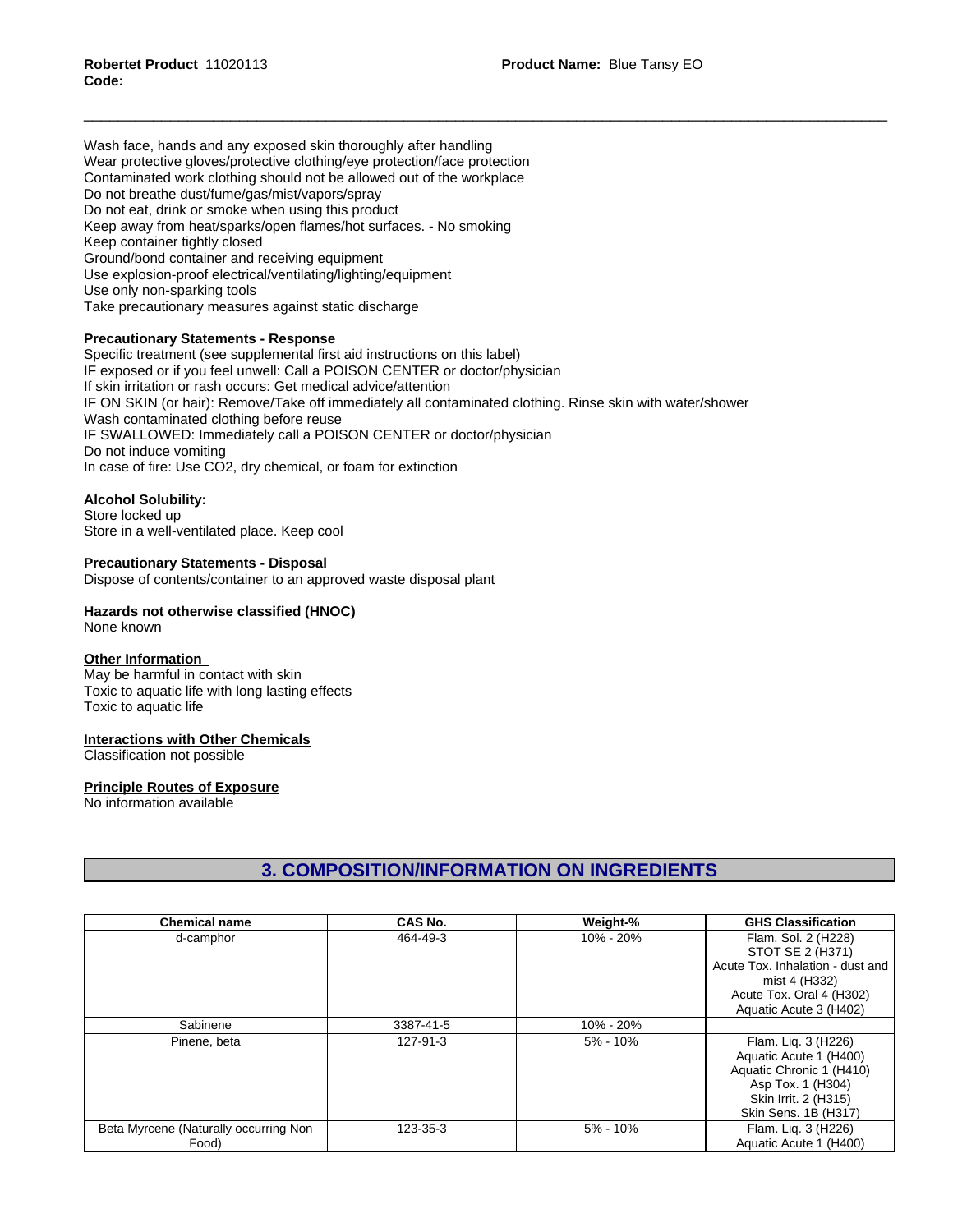|                                                    |                |                 | Asp Tox. 1 (H304)<br>Eye Irrit. 2A (H319)<br>Skin Irrit. 2 (H315)<br>Aquatic Chronic 2 (H411)                                                                              |
|----------------------------------------------------|----------------|-----------------|----------------------------------------------------------------------------------------------------------------------------------------------------------------------------|
| alpha-Phellandrene                                 | 99-83-2        | $5% - 10%$      | Flam. Liq. 3 (H226)<br>Asp Tox. 1 (H304)<br>Skin Irrit. 3 (H316)                                                                                                           |
| Cymene p                                           | 99-87-6        | $1.0\% - 5.0\%$ | Flam. Lig. 3 (H226)<br>Asp Tox. 1 (H304)<br>Skin Irrit. 3 (H316)<br>Acute Tox. Oral 5 (H303)<br>Aquatic Acute 2 (H401)<br>Aquatic Chronic 2 (H411)                         |
| Pinene, alpha                                      | 80-56-8        | $1.0\% - 5.0\%$ | Flam. Liq. 3 (H226)<br>Aquatic Acute 1 (H400)<br>Aquatic Chronic 1 (H410)<br>Asp Tox. 1 (H304)<br>Skin Irrit. 2 (H315)<br>Acute Tox. Oral 4 (H302)<br>Skin Sens. 1B (H317) |
| <b>Borneol</b>                                     | $507 - 70 - 0$ | $1.0\% - 5.0\%$ | Flam. Sol. 2 (H228)<br>Aquatic Acute 3 (H402)                                                                                                                              |
| Cyclohexene,<br>1-methyl-4-(1-methylethenyl)-, (r) | 5989-27-5      | $1.0\% - 5.0\%$ | Flam. Liq. 3 (H226)<br>Aquatic Acute 1 (H400)<br>Aquatic Chronic 1 (H410)<br>Asp Tox. 1 (H304)<br>Skin Irrit. 2 (H315)<br>Skin Sens. 1B (H317)                             |
| Terpinen-4-ol                                      | 562-74-3       | $1.0\% - 5.0\%$ | Flam. Lig. 4 (H227)<br>Eye Irrit. 2A (H319)<br>Skin Irrit. 2 (H315)<br>Acute Tox. Oral 4 (H302)<br>Acute Tox. Dermal 5 (H313)<br>Aquatic Acute 3 (H402)                    |
| Caryophyllene beta                                 | 87-44-5        | $1.0\% - 5.0\%$ | Asp Tox. 1 (H304)<br>Skin Sens. 1B (H317)<br>Aquatic Chronic 4 (H413)                                                                                                      |
| Camphene                                           | 79-92-5        | $1.0\% - 5.0\%$ | Flam. Sol. 2 (H228)<br>Aquatic Acute 1 (H400)<br>Aquatic Chronic 1 (H410)<br>Eye Irrit. 2B (H320)                                                                          |
| 2-Oxabicyclo[2.2.2]octane, 1,3,3-trimethyl-        | 470-82-6       | $0.1\% - 1.0\%$ | Flam. Liq. 3 (H226)<br>Skin Irrit. 3 (H316)<br>Skin Sens. 1B (H317)<br>Acute Tox. Oral 5 (H303)                                                                            |

# **4. FIRST AID MEASURES**

### **4.1 First Aid Measures**

| <b>Eye Contact</b>                                                         | Rinse thoroughly with plenty of water for at least 15 minutes, lifting lower and upper eyelids.<br>Consult a physician. |  |
|----------------------------------------------------------------------------|-------------------------------------------------------------------------------------------------------------------------|--|
| <b>Skin Contact</b>                                                        | Wash skin with soap and water.                                                                                          |  |
| Inhalation                                                                 | Move to fresh air.                                                                                                      |  |
| <b>Ingestion</b>                                                           | Clean mouth with water and afterwards drink plenty of water.                                                            |  |
| Indication of any immediate medical attention and special treatment needed |                                                                                                                         |  |
| <b>Notes to Physician</b>                                                  | Treat symptomatically.                                                                                                  |  |

# **5. FIRE-FIGHTING MEASURES**

#### **Suitable Extinguishing Media**

Water spray. Carbon dioxide (CO2). Foam. Dry powder. Water.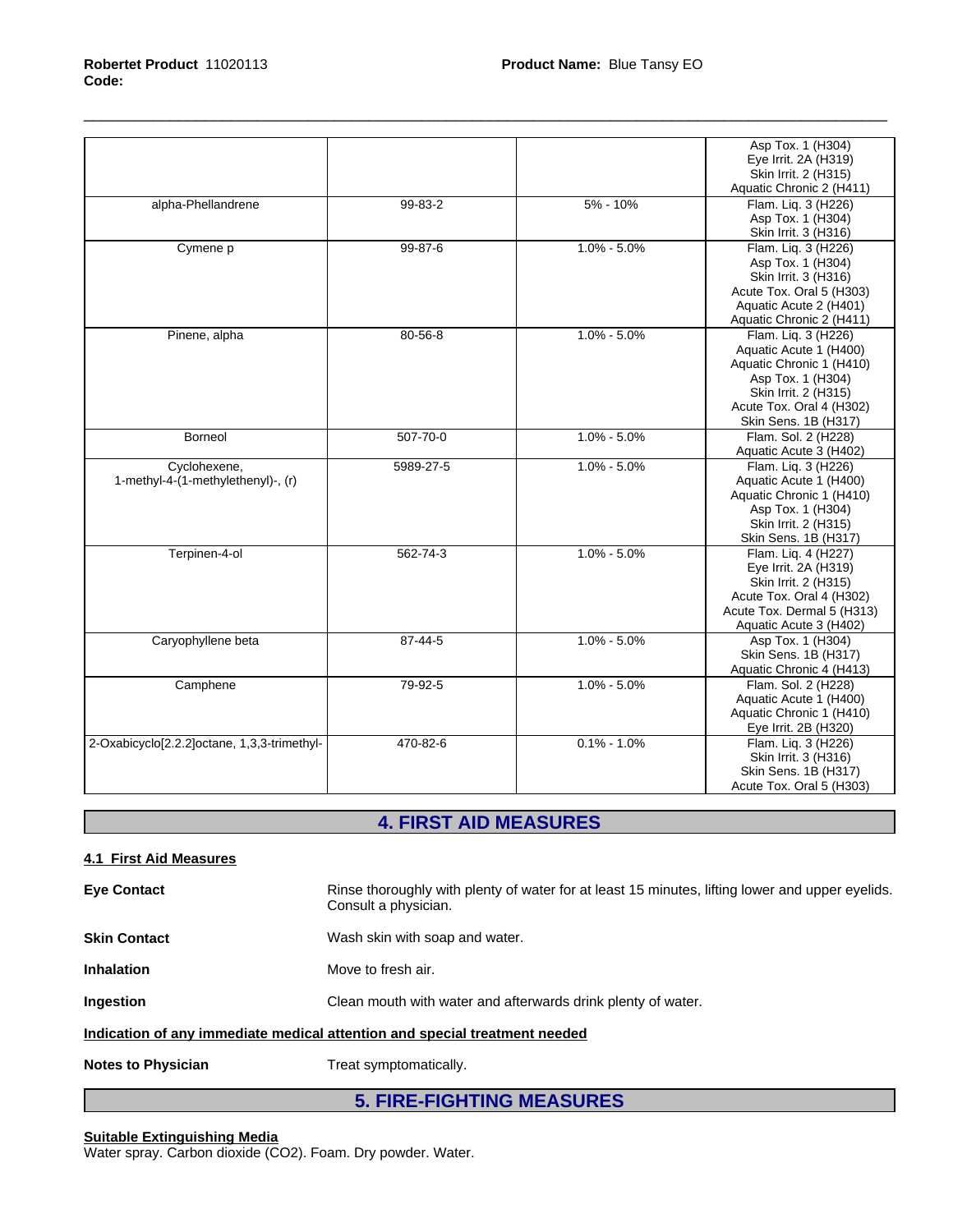#### **Unsuitable Extinguishing Media**

Decomposition by contact with water may generate vapours which can be ignited by heat or open flame.

#### **Specific Hazards Arising from the Chemical**

Thermal decomposition can lead to release of irritating gases and vapors.

#### **Protective Equipment and Precautions for Firefighters**

Use personal protective equipment.Wear self contained breathing apparatus for fire fighting if necessary. In the event of fire and/or explosion do not breathe fumes. Standard procedure for chemical fires.

### **6. ACCIDENTAL RELEASE MEASURES**

#### **Personal precautions, protective equipment and emergency procedures**

| Use personal protective equipment. Avoid contact with the skin and the eyes. Remove all<br>sources of ignition. Evacuate personnel to safe areas. Ensure adequate ventilation.                                                                                                                                            |  |  |
|---------------------------------------------------------------------------------------------------------------------------------------------------------------------------------------------------------------------------------------------------------------------------------------------------------------------------|--|--|
|                                                                                                                                                                                                                                                                                                                           |  |  |
| Prevent further leakage or spillage if safe to do so. Do not flush into surface water or<br>sanitary sewer system. Beware of vapors accumulating to form explosive concentrations.<br>Vapors can accumulate in low areas. Prevent product from entering drains.                                                           |  |  |
| Methods and material for containment and cleaning up                                                                                                                                                                                                                                                                      |  |  |
| Pick up and transfer to properly labelled containers. Soak up with inert absorbent material.<br>After cleaning, flush away traces with water. Ground and bond containers when transferring<br>material. Dam up. Soak up with inert absorbent material (e.g. sand, silica gel, acid binder,<br>universal binder, sawdust). |  |  |
|                                                                                                                                                                                                                                                                                                                           |  |  |

# **7. HANDLING AND STORAGE**

#### **Precautions for safe handling**

**Handling** Wear personal protective equipment.Ensure adequate ventilation. Remove and wash contaminated clothing before re-use. Remove all sources of ignition. To avoid ignition of vapours by static electricity discharge, all metal parts of the equipment must be grounded. Use only in area provided with appropriate exhaust ventilation. Keep away from open flames, hot surfaces and sources of ignition. Take precautionary measures against static discharges. Use only in an area containing flame proof equipment.

#### **Conditions for safe storage, including any incompatibilities**

**Storage** Keep containers tightly closed in a dry, cool and well-ventilated place. Keep away from open flames, hot surfaces and sources of ignition.

### **8. EXPOSURE CONTROLS/PERSONAL PROTECTION**

#### **Control parameters**

#### **Exposure Guidelines** .

| <b>Chemical name</b>           | <b>OSHA PEL (TWA)</b> | <b>ACGIH TLV (TWA)</b> | <b>ACGIH TLV (STEL)</b>  | <b>California PEL (TWA)</b> |
|--------------------------------|-----------------------|------------------------|--------------------------|-----------------------------|
| Pinene, beta<br>127-91-3       |                       | 20 PPM                 |                          |                             |
| Pinene, alpha<br>$80 - 56 - 8$ |                       | 20 PPM                 | $\overline{\phantom{0}}$ |                             |

#### **Appropriate engineering controls**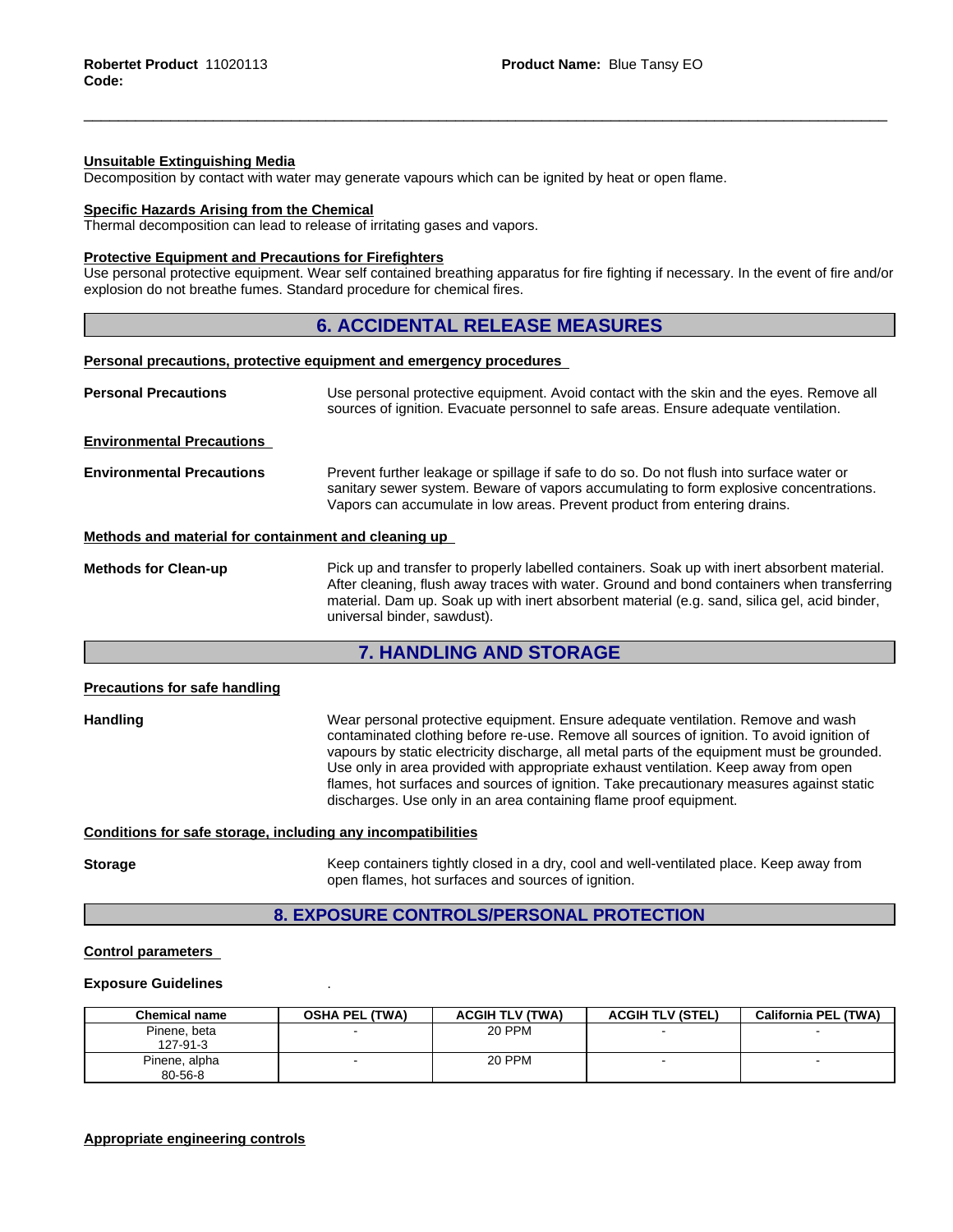| <b>Engineering Controls</b>           | Ensure adequate ventilation, especially in confined areas.                                                                                                                                                                                                                                                                       |  |  |
|---------------------------------------|----------------------------------------------------------------------------------------------------------------------------------------------------------------------------------------------------------------------------------------------------------------------------------------------------------------------------------|--|--|
|                                       | Individual protection measures, such as personal protective equipment                                                                                                                                                                                                                                                            |  |  |
| <b>Eye/face Protection</b>            | Tight sealing safety goggles.                                                                                                                                                                                                                                                                                                    |  |  |
| Skin and body protection              | No special technical protective measures are necessary.                                                                                                                                                                                                                                                                          |  |  |
| <b>Respiratory Protection</b>         | If exposure limits are exceeded or irritation is experienced, NIOSH/MSHA approved<br>respiratory protection should be worn. Positive-pressure supplied air respirators may be<br>required for high airborne contaminant concentrations. Respiratory protection must be<br>provided in accordance with current local regulations. |  |  |
| <b>General Hygiene Considerations</b> | When using, do not eat, drink or smoke. Remove and wash contaminated clothing before<br>re-use. Regular cleaning of equipment, work area and clothing.                                                                                                                                                                           |  |  |

# **9. PHYSICAL AND CHEMICAL PROPERTIES**

# **Information on basic physical and chemical properties**

| <b>Physical State:</b><br>Appearance:<br>Odor:<br><b>Odor Threshold:</b> | Liquid<br>Blue to dark green<br>Characteristic<br>No information available |                   |
|--------------------------------------------------------------------------|----------------------------------------------------------------------------|-------------------|
| Property                                                                 | Values                                                                     | Remarks/ - Method |
| рH                                                                       | Not Determined                                                             | None known        |
| <b>Melting Point / Melting Range</b>                                     | Not Determined                                                             | None known        |
| Boiling Point / Boiling Range (°C)                                       | >35                                                                        | None known        |
| <b>Flash Point:</b>                                                      | 51 °C / 124 °F                                                             | CC (closed cup)   |
| <b>Evaporation rate</b>                                                  | Not Determined                                                             | None known        |
| Flammability (solid, gas)                                                | Not Determined                                                             | None known        |
|                                                                          |                                                                            |                   |
| Vapor Pressure (mm Hg @ 20°C):                                           | Not Determined                                                             | None known        |
| <b>Vapor Density</b>                                                     | Not Determined                                                             | None known        |
| <b>Relative density</b>                                                  | Not Determined                                                             | None known        |
| Specific Gravity @ 20/20 °C:                                             | 0.8800-0.9600                                                              | RTM-101           |
| <b>Water Solubility:</b>                                                 | Not Determined                                                             | None known        |
| Solubility in other solvents                                             | Not Determined                                                             | None known        |
| <b>Partition coefficient: n-octanol/waterNot Determined</b>              |                                                                            | None known        |
| <b>Autoignition Temperature</b>                                          | Not Determined                                                             | None known        |
| <b>Decomposition temperature</b>                                         | Not Determined                                                             | None known        |
| <b>Decomposition temperature</b>                                         | Not Determined                                                             | None known        |
| <b>Viscosity</b>                                                         | Not Determined                                                             | None known        |
| <b>Explosive Properties</b>                                              | No information available                                                   |                   |
| <b>Oxidizing Properties</b>                                              | No information available                                                   |                   |

#### **Other information**

# **10. STABILITY AND REACTIVITY**

#### **Reactivity**

No dangerous reaction known under conditions of normal use. Keep away from oxidizing agents and strongly acid or alkaline materials.

#### **Chemical Stability**

Stable under recommended storage conditions.

**Possibility of Hazardous Reactions**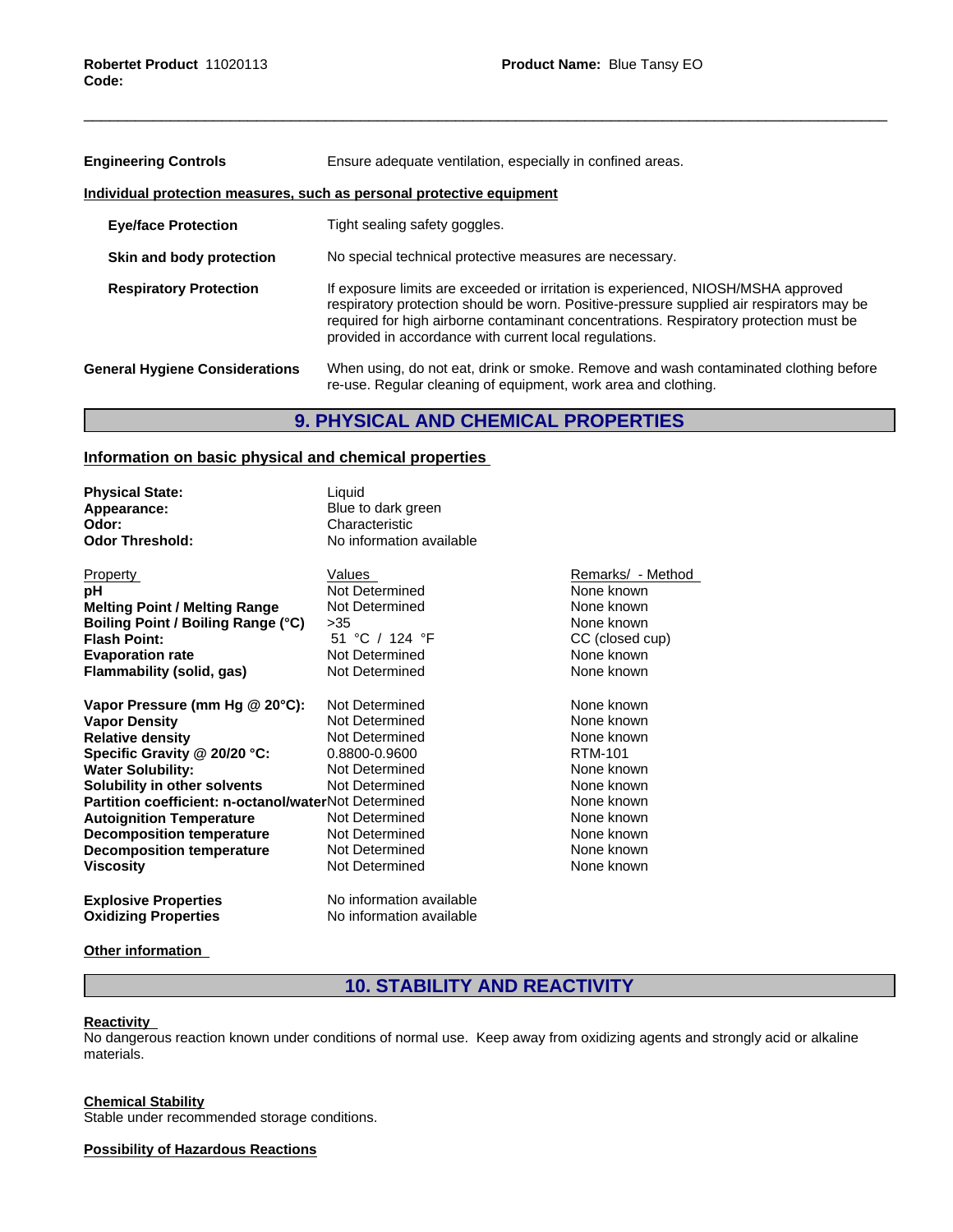None under normal processing.

#### **Conditions to Avoid** Heating in air.

# **Incompatible Materials**

Strong oxidizing agents.

#### **Hazardous Decomposition Products**

None known based on information supplied.

# **11. TOXICOLOGICAL INFORMATION**

#### **Information on likely routes of exposure**

| <b>Product Information</b> | Product does not present an acute toxicity hazard based on known information |
|----------------------------|------------------------------------------------------------------------------|
| <b>Inhalation</b>          | No Data Available.                                                           |
| <b>Eye Contact</b>         | No Data Available.                                                           |
| <b>Skin Contact</b>        | No Data Available.                                                           |
| Ingestion                  | No Data Available.                                                           |

### **Numerical measures of toxicity - Product Information**

**The following values are calculated based on chapter 3.1 of the GHS document** .

| Oral LD50 | >5000 mg/kg |
|-----------|-------------|
| Mist      | 10.60 mg/L  |

**12. ECOLOGICAL INFORMATION**

#### **Ecotoxicity** None known.

### **Persistence/Degradability**

No information available.

### **Bioaccumulation/ Accumulation**

No information available.

#### **Other adverse effects**

No information available

# **13. DISPOSAL CONSIDERATIONS**

| Waste treatment methods       |                                                                                                                  |
|-------------------------------|------------------------------------------------------------------------------------------------------------------|
| <b>Waste Disposal Method</b>  | Can be incinerated, when in compliance with local regulations.                                                   |
| <b>Contaminated Packaging</b> | Clean container with water. Empty containers should be taken for local recycling, recovery<br>or waste disposal. |